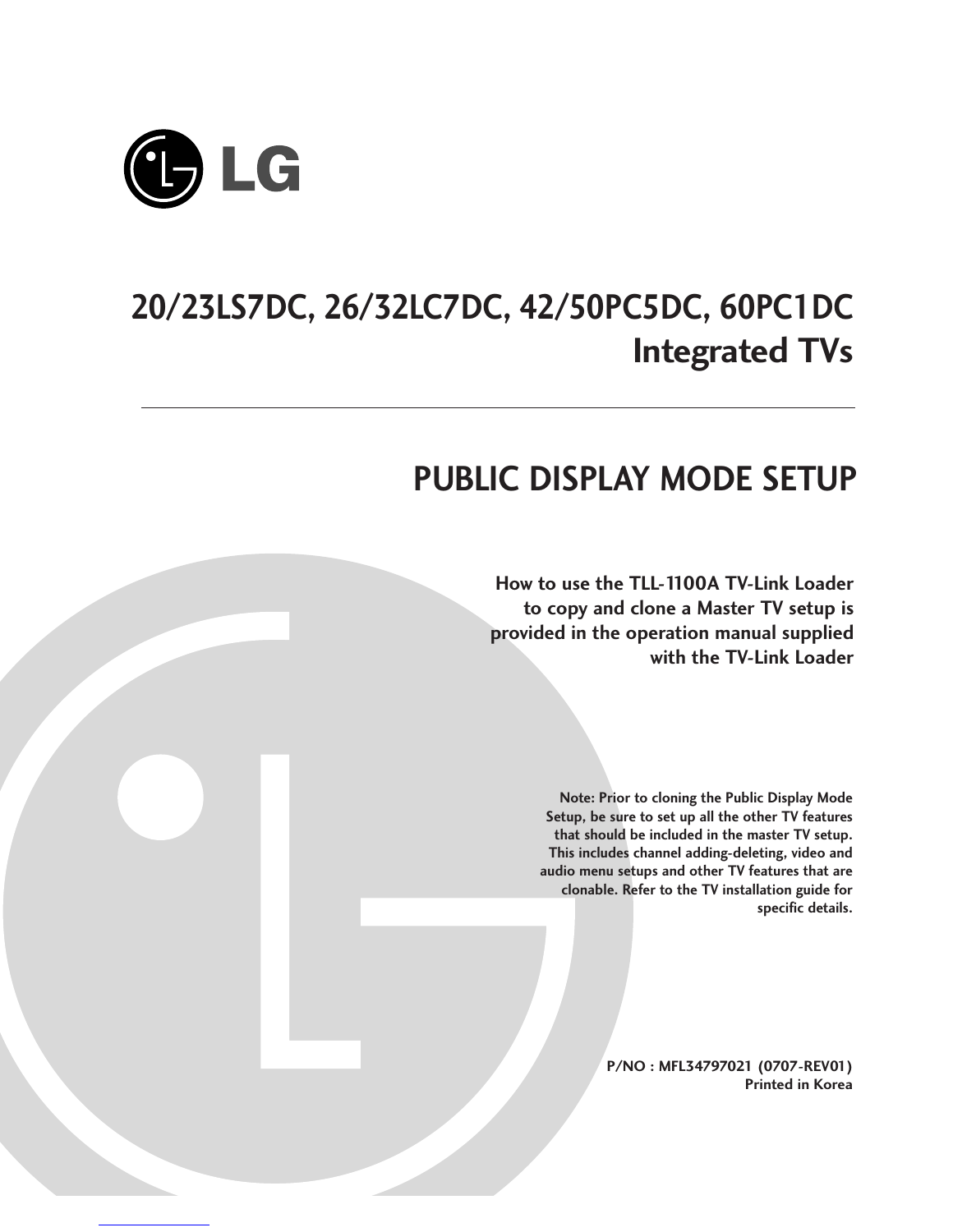# **WARNING / CAUTION**



TO REDUCE THE RISK OF ELECTRIC SHOCK DO NOT REMOVE COVER (OR BACK). NO USER SERVICEABLE PARTS INSIDE. REFER TO QUALIFIED SERVICE PERSONNEL.



The lightning flash with arrowhead symbol, within an equilateral triangle, is intended to alert the user to the presence of uninsulated "dangerous voltage" within the product's enclosure that may be of sufficient magnitude to constitute a risk of electric shock to persons.

The exclamation point within an equilateral triangle is intended to alert the user to the presence of important operating and maintenance (servicing) instructions in the literature accompanying the appliance.

## **WARNING/CAUTION**

TO REDUCE THE RISK OF FIRE AND ELECTRIC SHOCK, DO NOT EXPOSE THIS PRODUCT TO RAIN OR MOISTURE.

## **NOTE TO CABLE/TV INSTALLER**

This reminder is provided to call the CATV system installer's attention to Article 820-40 of the National Electric Code (U.S.A.). The code provides guidelines for proper grounding and, in particular, specifies that the cable ground shall be connected to the grounding system of the building, as close to the point of the cable entry as practical.

## WARNING / CAUTION

To prevent fire or shock hazards, do not expose this product to rain or moisture.

## **FCC NOTICE**

#### **Class B digital device**

This equipment has been tested and found to comply with the limits for a Class B digital device, pursuant to Part 15 of the FCC Rules. These limits are designed to provide reasonable protection against harmful interference in a residential installation. This equipment generates, uses and can radiate radio frequency energy and, if not installed and used in accordance with the instructions, may cause harmful interference to radio communications. However, there is no guarantee that interference will not occur in a particular installation. If this equipment does cause harmful interference to radio or television reception, which can be determined by turning the equipment off and on, the user is encouraged to try to correct the interference by one or more of the following measures:

- Reorient or relocate the receiving antenna.
- Increase the separation between the equipment and receiver.
- Connect the equipment to an outlet on a circuit different from that to which the receiver is connected.
- Consult the dealer or an experienced radio/TV technician for help.

**Any changes or modifications not expressly approved by the party responsible for compliance could void the user's authority to operate the equipment.**

## **CAUTION**

Do not attempt to modify this product in any way without written authorization from LG Electronics. Unauthorized modification could void the user's authority to operate this product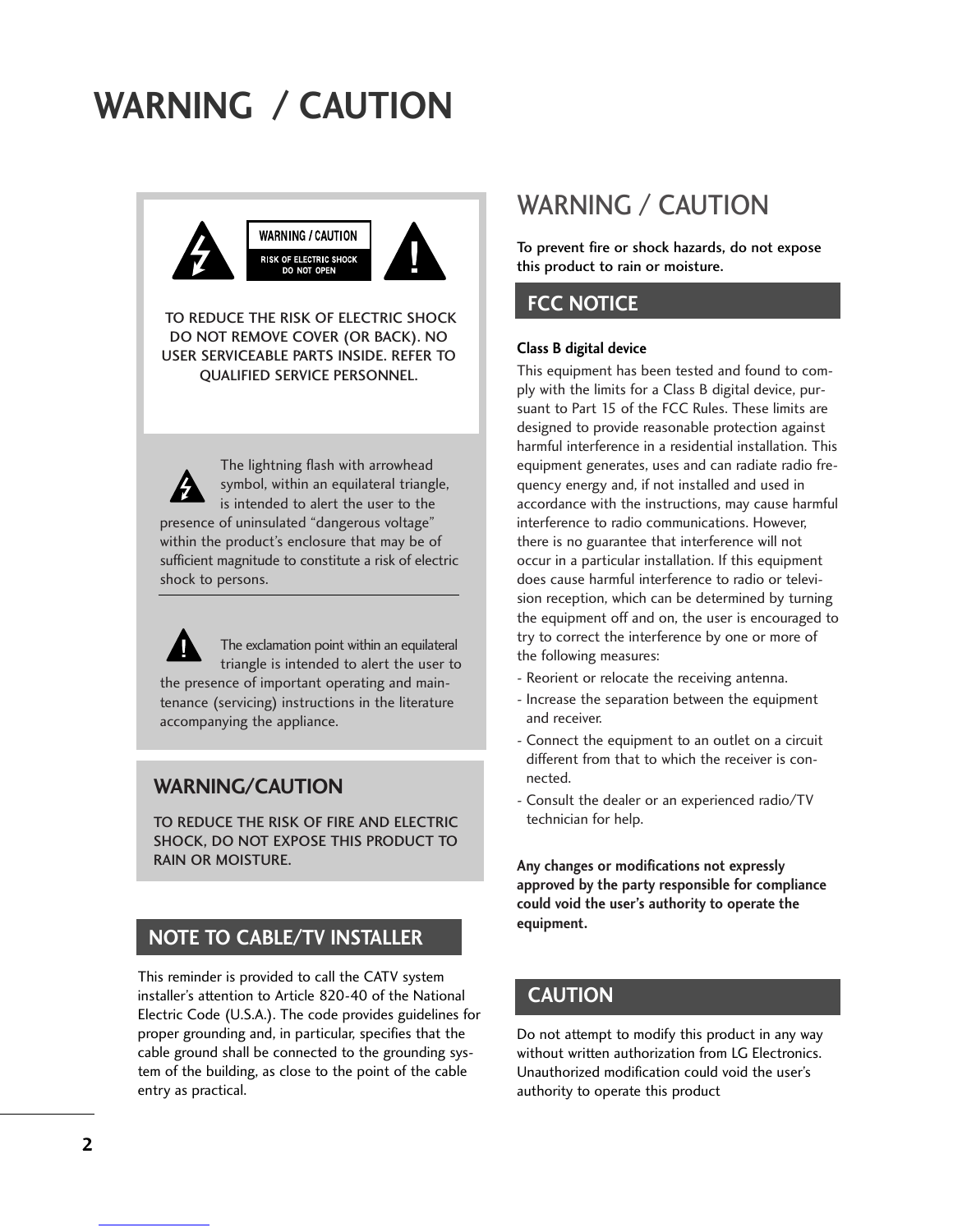# **SAFETY INSTRUCTIONS**

# IMPORTANT SAFETY INSTRUCTIONS

nual

Important safety instructions shall be provided with each apparatus. This information shall be given in a separate booklet or sheet, or be located before any operating instructions in an instruction for installation for use and supplied with the apparatus.

This information shall be given in a language acceptable to the country where the apparatus is intended to be used.

The important safety instructions shall be entitled "Important Safety Instructions". The following safety instructions shall be included where applicable, and, when used, shall be verbatim as follows. Additional safety information may be included by adding statements after the end of the following safety instruction list. At the manufacturer's option, a picture or drawing that illustrates the intent of a specific safety instruction may be manufacturer's option, a piective or drawing that mast nual

5

**Read these instructions.**

**Keep these instructions. Heed all warnings. Follow all instructions.**



Owne r Ma

Do not use this apparatus near water.





1

Clean only with dry cloth.





4

Do not block any ventilation openings. Install in accordance with the manufacturer's instructions.



Do not install near any heat sources such as radiators, heat registers, stoves, or other apparatus (including amplifiers)that produce heat.



Do not defeat the safety purpose of the polarized or grounding-type plug. A polarized plug has two blades with one wider than the other. A grounding type plug has two blades and a third grounding prong, The wide blade or the third prong are provided for your safety. If the provided plug does not fit into your outlet, consult an electrician for replacement of the obsolete outlet.



6

Protect the power cord from being walked on or pinched particularly at plugs, convenience receptacles, and the point where they exit from the apparatus.  $\overline{\phantom{a}}$  $r<sub>0</sub>$ m





Only use attachments/accessories specified by the manufacturer.





Unplug this apparatus when unused for long periods of time.

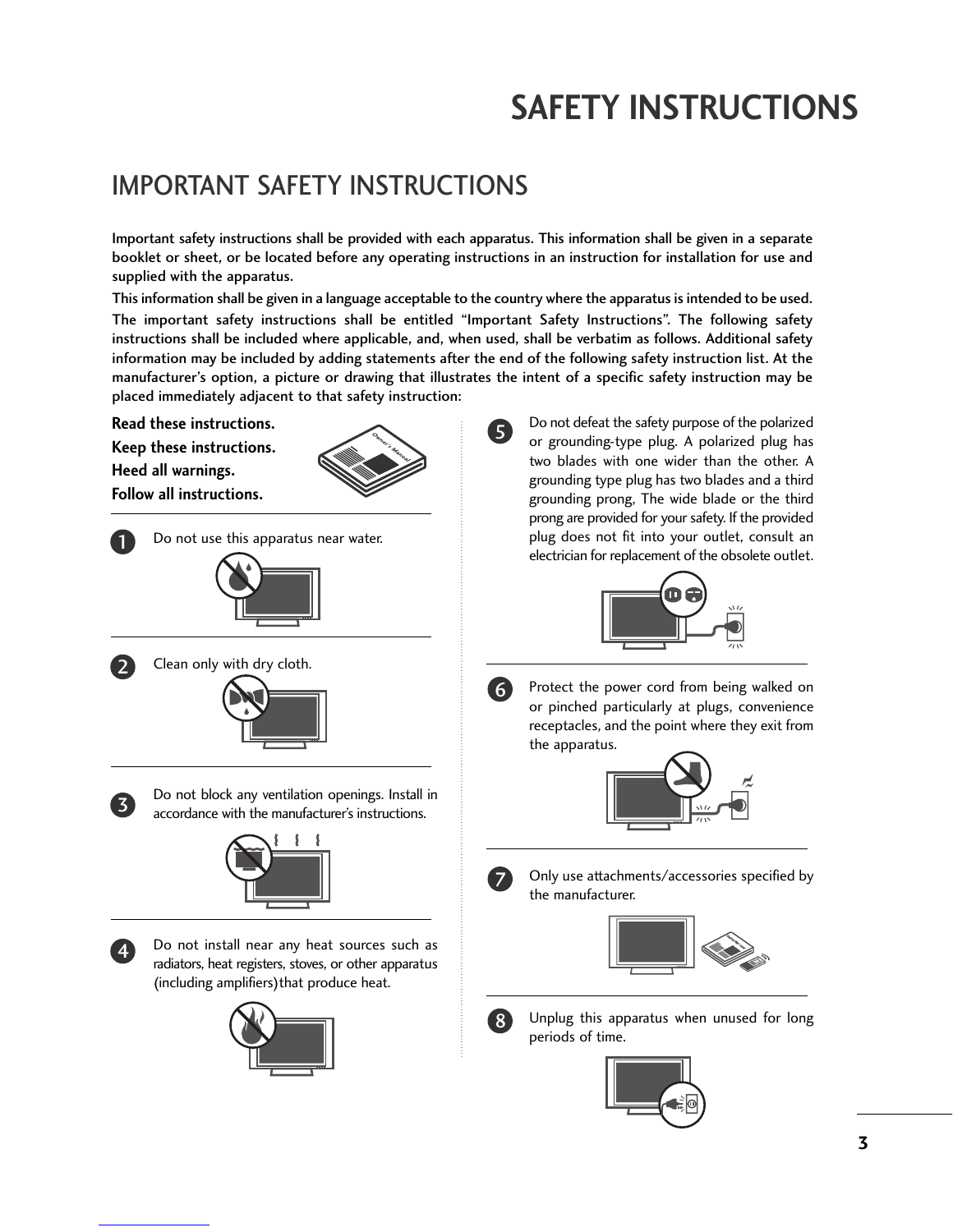# SAFETY INSTRUCTIONS



Use only with the cart, stand, tripod, bracket, or table specified by the manufacturer, or sold with the apparatus. When a cart is used, use caution when moving the cart/apparatus combination to avoid injury from tip-over.





11

Never touch this apparatus or antenna during a thunder or lighting storm.

Do not allow a impact shock or any objects to fall into the product, and do not drop onto the screen with something.

Refer all servicing to qualified service personnel. Servicing is required when the apparatus has been damaged in any way, such as power-supply cord or plug is damaged, liquid has been spilled or objects have fallen into the apparatus, the apparatus has exposed to rain or moisture, does not operate normally, or has been dropped. 12





CAUTION concerning the Power Cord :

Most appliances recommend they be placed upon a dedicated circuit; that is, a single outlet circuit which powers only that appliance and has no additional outlets or branch circuits. Check the specification page of this owner's manual to be certain.

Do not overload wall outlets. Overloaded wall outlets, loose or damaged wall outlets, extension cords, frayed power cords, or damaged or cracked wire insulation are dangerous. Any of these conditions could result in electric shock or fire. Periodically examine the cord of your appliance, and if its appearance indicates damage or deterioration, unplug it, discontinue use of the appliance, and have the cord replaced

with an exact replacement part by an authorized servicer. Protect the power cord from physical or mechanical abuse, such as being twisted, kinked, pinched, closed in a door, or walked upon. Pay particular attention to plugs, wall outlets, and the point where the cord exits the appliance.





Outdoor use marking :

WARNING - To reduce the risk of fire or electric shock, do not expose this appliance to rain or moisture.



Wet Location Marking : Apparatus shall not be exposed to dripping or splashing and no objects filled with liquids, such as vases, shall be placed on or over apparatus.





15

### **GROUNDING**

Ensure that you connect the earth ground wire to prevent possible electric shock. If grounding methods are not possible, have a qualified electrician install a separate circuit breaker.

Do not try to ground the unit by connecting it to telephone wires, lightening rods, or gas pipes.





#### DISCONNECTING POWER:

Power is supplied to the Link-Loader if the power cord is connected. Unplug power cord from AC power outlet to remove power.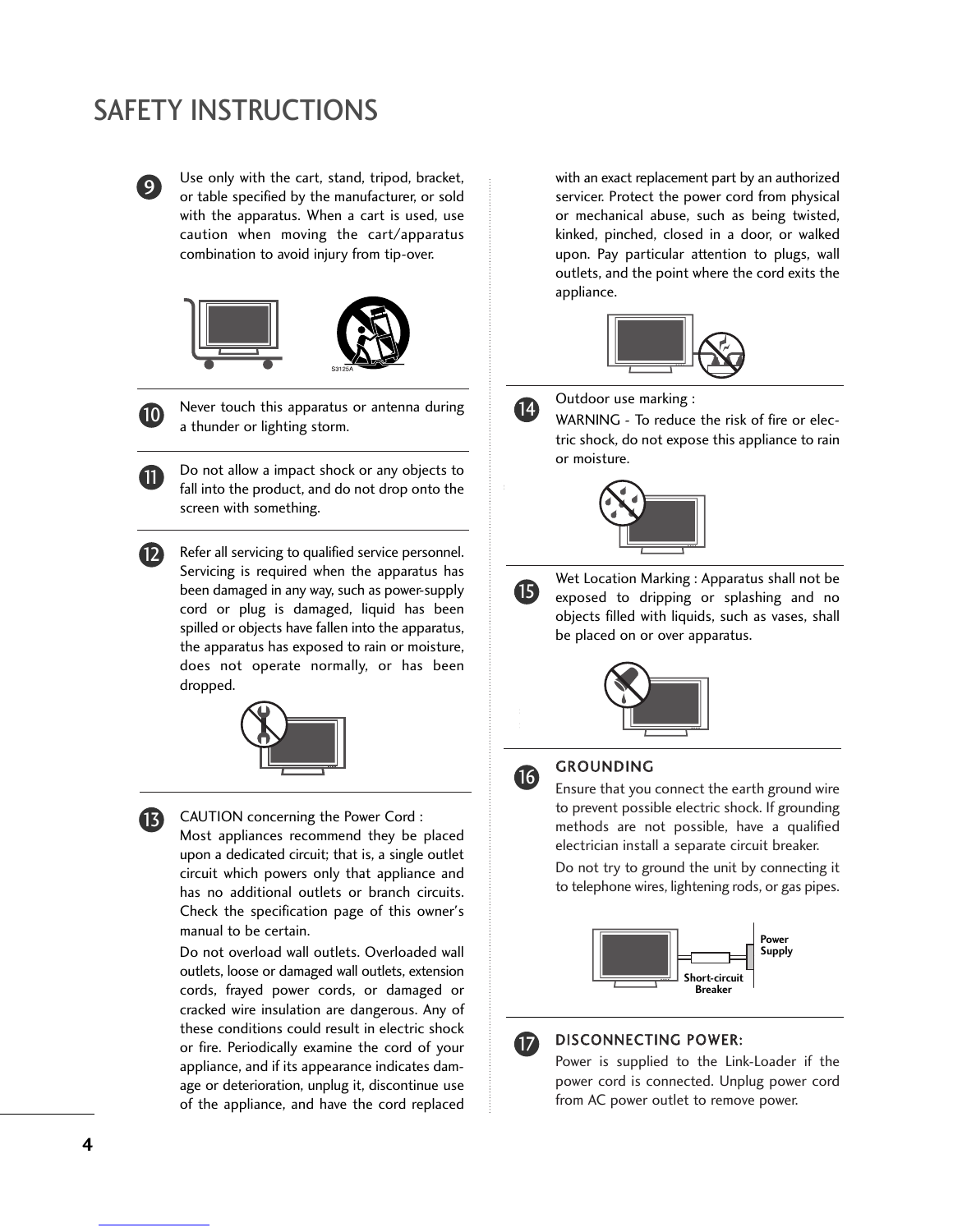# **CONTENTS**

## **INSTALLATION MENU**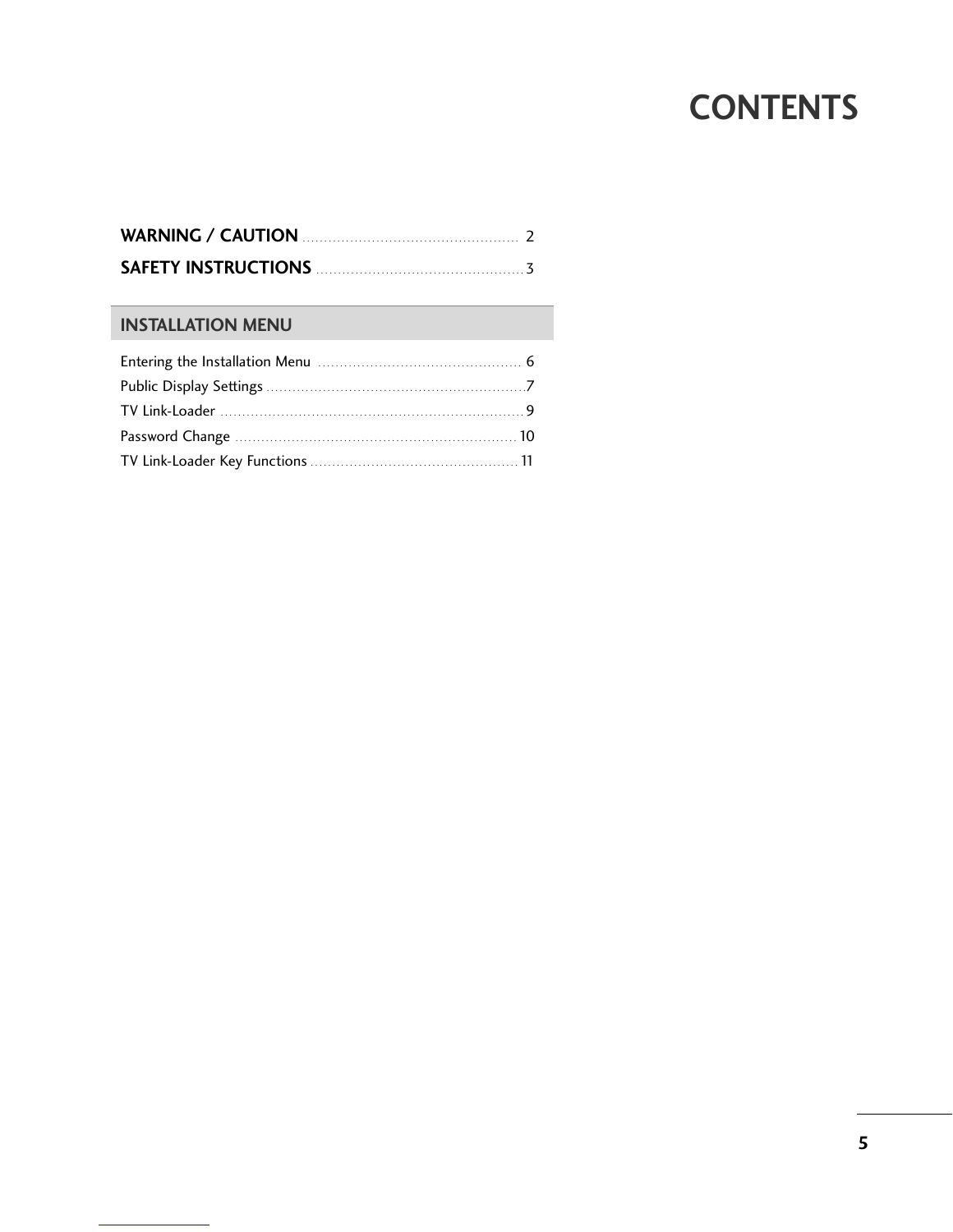# **INSTALLATION MENU**

# ENTERING THE INSTALLATION MENU

The feature set up available on this LG commercial TV which features 'TV link' are shown on the 'Installation Menu '. This simple menu is designed to make it easy and efficient for the system integrator to install and set up the institution's communications system.

Public Display Mode controls operation and functionality of the TV. Once set up, these settings are clonable; they can be copied and transferred to another identical TV. See the TV Link-Loader section for cloning details.

## Accessing the Installation Menu with the Menu Button



INSTALLATION MENU

INSTALLATION MENU

With an LG installer remote, press and hold down the Menu key for five seconds. The TV screen will show the Enter Password display.



Key in "1-1-0-5" and press ENTER button. This is the initial password. The password can be changed as required.







Use the  $\blacktriangle$  or  $\nabla$  button to select the Public Display Settings option and press the  $\blacktriangleright$  button.



Once in the Public Display Settings menu, use the  $\blacktriangle$  $\blacktriangledown$   $\blacktriangleleft$   $\blacktriangleright$  button to select and adjust the menu options to your requirements. If you want Public Display mode to be enabled, select 'Yes' for that option.

## Accessing the Public Display Mode Menu with the Mode Button



Press and hold the MODE button for more that 3 seconds. The TV will automatically display the Installation Menu after about 5-7 seconds.



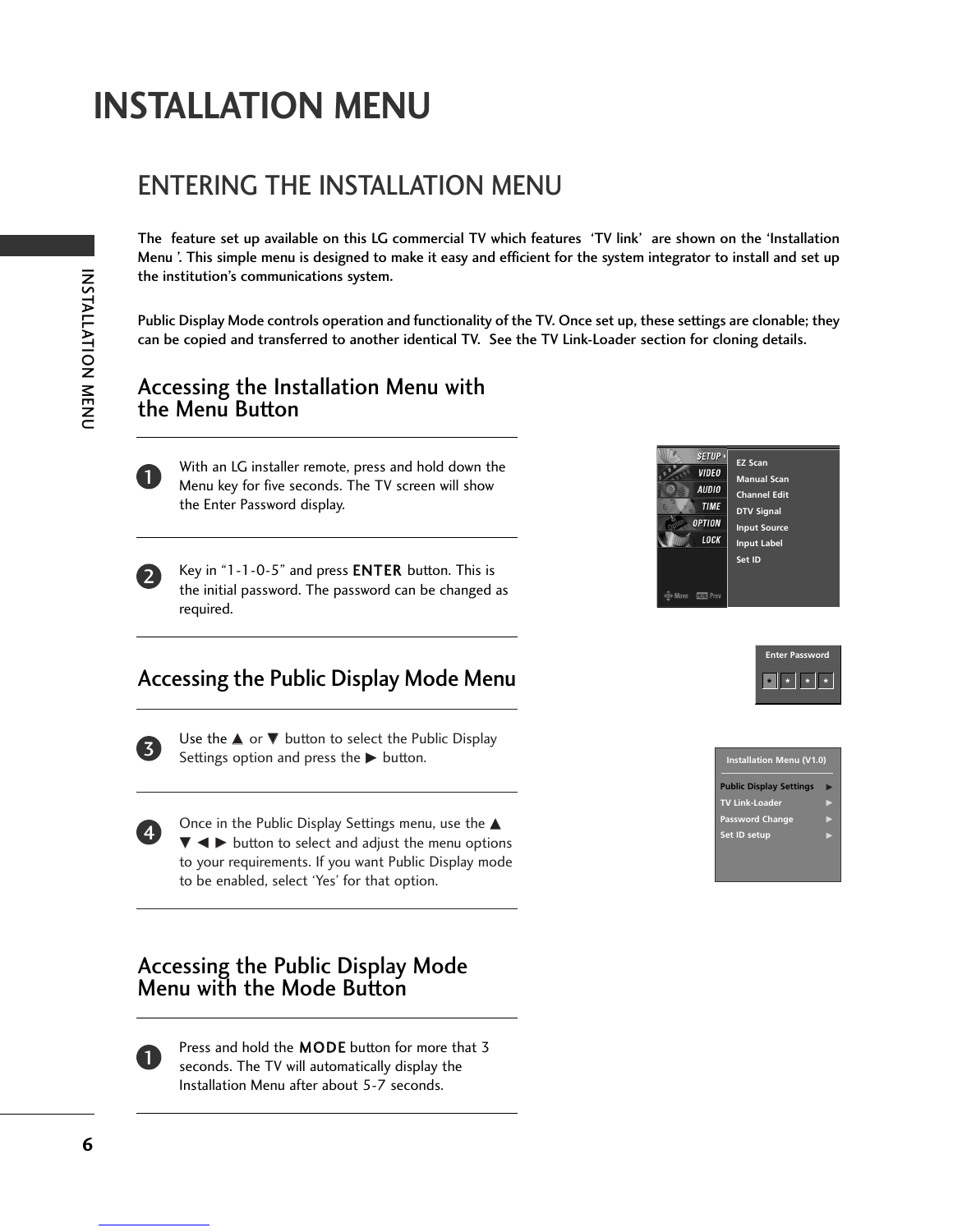# INSTALLATION<br>
NEWSTATLATION INSTALLATION MENU

#### **Public Display Settings**

**Installation Menu (V1.0) Public Display Settings TV Link-Loade** rd Chai **Set ID setup** 

| <b>Public Display Mode</b> | <b>No</b>  |
|----------------------------|------------|
| <b>Start Channel</b>       | <b>No</b>  |
| Ch. Type                   | <b>DTV</b> |
| <b>Major</b>               | 12         |
| <b>Minor</b>               | 2          |
| <b>Minimum Volume</b>      | $\bf{0}$   |
| <b>Maximum Volume</b>      | 100        |
| <b>Start Volume</b>        | <b>No</b>  |
| Level                      | 15         |
| <b>Power Management</b>    | No         |
| <b>Setting</b>             | 7          |
| <b>Key Management</b>      | $\bf{0}$   |
| <b>Factory Reset</b>       | $\bf{0}$   |
| <b>Aspect Ratio</b>        | Г          |
|                            |            |

# PUBLIC DISPLAY SETUP

Set item to act TV with standalone.

1

2

Use the  $\blacktriangle$  or  $\nabla$  button to select desired menu options.

Use the  $\blacktriangleleft$  or  $\blacktriangleright$  button to adjust the menu option settings.

## Public Display Mode Menu Items

#### 01. Public Display Mode

If 'Public Display Mode is set to Yes (Enabled), all functions of Public Display Settings are active. If 'Public Display Mode is set to No (Disabled), all functions of Public Display mode are not active.

#### 02. Start Channel

This function allows you to determine the initial channel number when the TV is turned On. This feature is useful for an in-house information channel, since the TV would always select that channel when it is turned On. Setting this to 255 causes the last channel viewed when the TV was turned Off, to be the tuned to channel when the TV is turned On again.

#### 03. Minimum Volume

This function determines the minimum volume level allowable with the VOLUME (VOL) Up/Down control. In this way, for example, someone cannot set the volume too low to hear. The value range is from 0 to 63 — change values with ADJ Left/Right arrow. The factory default is 0, which provides the full range of volume control, if item 009 MAX VOLUME is also set to 63. It may be best to set the same value on every TV.

NOTE: The minimum volume level cannot have a value setting higher than the MAX VOLUME level (described below).

#### 04. Maximum Volume

This function determines the maximum volume level allowable with the VOL-UME (VOL) Up/Down controls. In this way, for example, someone can not set the volume level high enough to disturb others. The value range is 0 to 63, with 63 as the default, which gives the user the full range of volume control, if item 008 MIN VOLUME is also set at 0. Change values with ADJ Left/Right arrow keys. It may be best to set the same value on every TV.

NOTE: The maximum volume level cannot have a value setting lower than the MIN VOLUME level (described previously).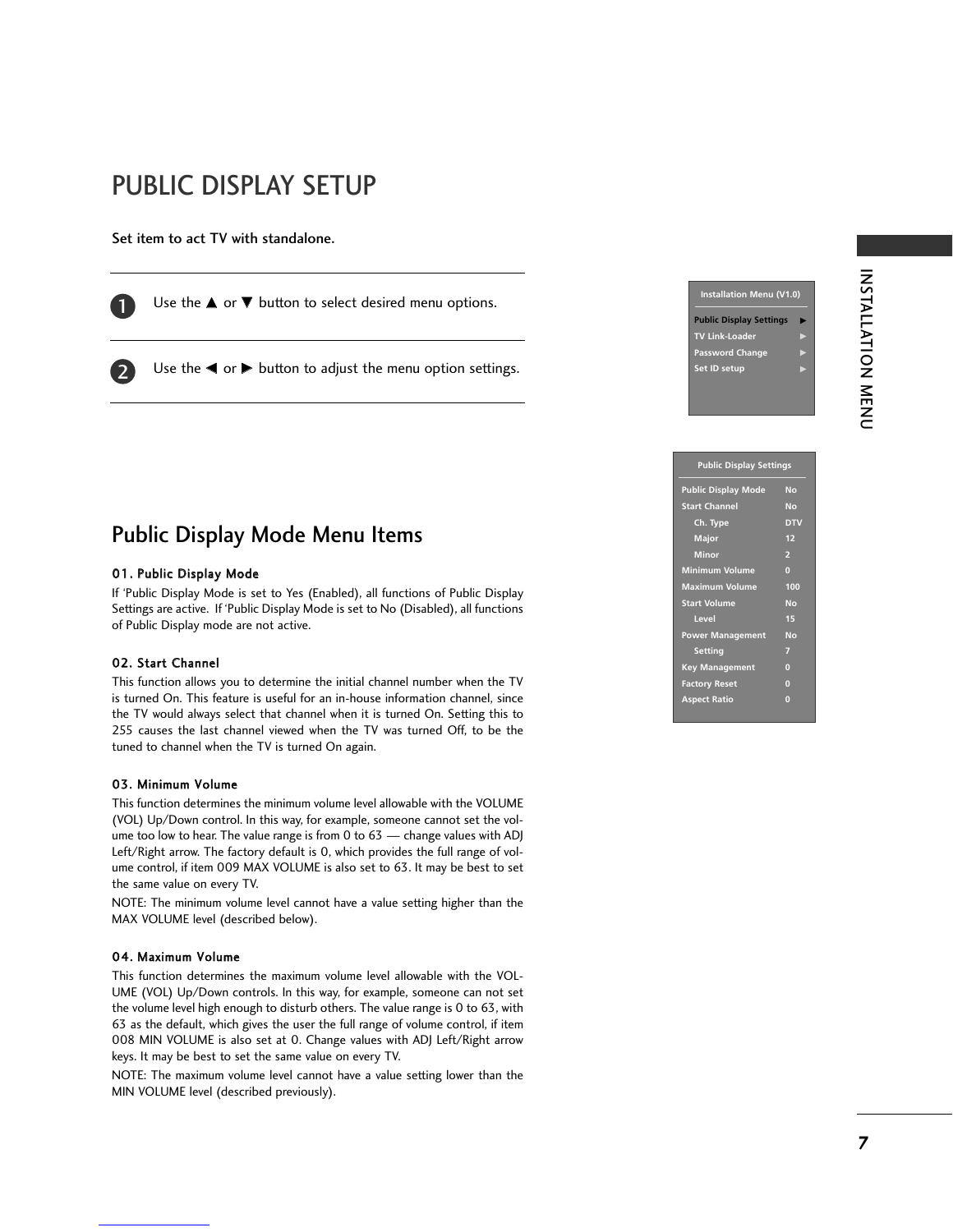## INSTALLATION MENU

#### 05. Start Volume

This function allows the Installer to determine the initial volume level setting when the TV is turned ON. This feature is useful for an in-house information channel, since the TV would always select that Volume level when it is turned on. The range of values are 0 - 63, 255. If 255 is selected, the current volume level will be retained in memory when the TV is turned Off. At TV turn On, Volume level is automatically set to the previous level. Setting is retained in non-volatile memory.

#### 06. Power Management

Determines hours of no activity before automatic shutoff. The POWER MANAGE function is for saving energy. If set to No, Power Manage is disabled. Settings range from  $1 \sim 7$ , representing the hours that the unit will remain On, unless there has been activity from either the control panel or remote control. Setting is retained in non-volatile memory.

#### 07. Key Management

If set to 1, key defeat prevents the end user from accessing the on-screen menus with the display front panel-MENU, SELECT, and  $\blacktriangleleft$  or  $\blacktriangleright$  button do not function. If set to 0, those keys do function.

Note: The menus can always be accessed by pressing MENU button on the remote.

Key management when enabled determines the level of control that the guest has over the television. Key management has four modes: (default is '0')

- 0 = Television is unrestricted and responds to all commands.
- 1 = Key defeat "prevents the television from responding to "MENU"key presses on the front panel.
- 2 = "Key Lock "prevents the television from responding to any front panel key press.
- 3 = "System provider "mode allows access to the menu system from the front panel or remote control but access is controlled as follows
- \* TV Guide if equipped no access
- \* "Setup" only access to main/pip input select screens
- \* "Video" no access
- \* "Audio" no access
- \* "Time" only access to sleep timer
- \* "Option"– only access to aspect ratio, closed caption, SimpLink
- \* "Lock" full access

Setting is retained in non-volatile memory.

#### 08. Factory Reset

Set to 0 for normal.

Set to 1 to load presets to all of the previous item settings and exit menu.

WARNING: Setting this to 1 will reload the factory defaults. Setting is retained in non-volatile memory.

#### 09. Aspect Ratio

Selects default aspect ratio at power up, see settings below. Set to 0 to disable. Aspect Ratio will stay at previous state. Set to 1 "Set By Program".

Set to 2 for 4:3.

Set to 3 for 16:9 (Factory Default).

Setting is retained in non-volatile memory.

| <b>Item</b>          | Enable                               | <b>Disable</b> | <b>Initial</b> |
|----------------------|--------------------------------------|----------------|----------------|
| Public Display Mode  | Yes                                  | No             | No             |
| <b>Start Channel</b> | Yes                                  | No             | No             |
| Ch. Type             | TV/CATV/DTV/CADTV                    |                | T٧             |
| Major No.            | Subject to Ch. Type<br>$\mathcal{P}$ |                |                |
| Minor No.            | Subject to Ch. Type                  |                | O              |
| Minimum Volume       |                                      | $0 \sim 100$   | 0              |
| Maximum Volume       |                                      | $0 \sim 100$   | 100            |
| Start Volume         | Yes                                  | No             | No             |
| l evel               |                                      | $0 \sim 100$   |                |
| Power Management     | Yes                                  | No             | <b>No</b>      |
| Setting              |                                      | $1 - 7$        | 1              |
| Key Management       |                                      | $0 - 3$        | $\Omega$       |
| <b>Factory Reset</b> |                                      | $0 \sim 1$     | O              |
| Aspect Ratio         |                                      | $0 \sim 3$     | O              |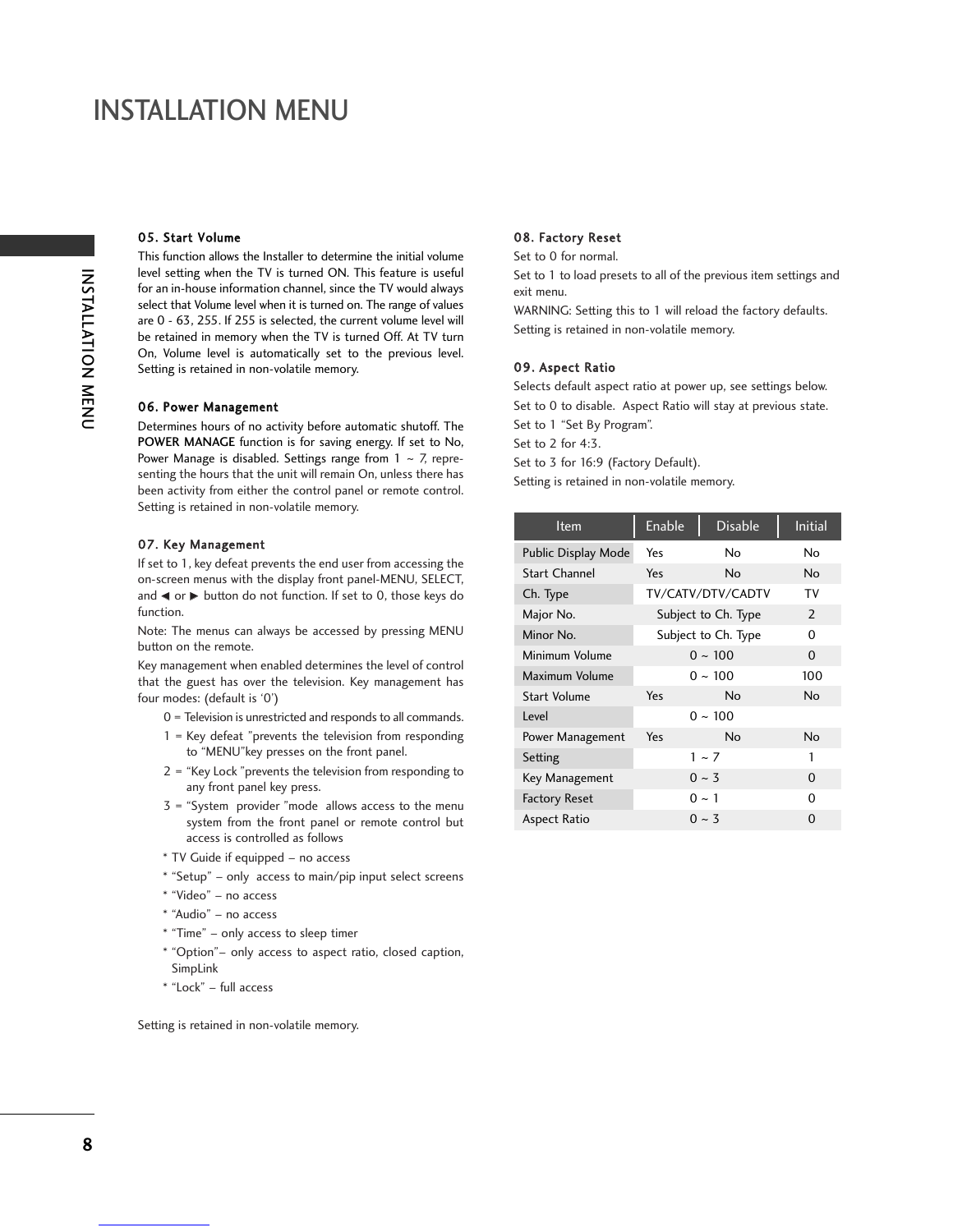## TV LINK-LOADER

The TLL-1100A TV TV Link-Loader is not supplied with this TV. It is available for purchase from your LG dealer as an optional item. See your LG dealer.

The TV Link-Loader allows a Master TV setup with Public Display Mode Setup to be copied and transferred into other identical TVs. Once copied into another identical TV, the Target TV will function exactly like the original.

Note: Please see TLL-1100A Installation and Operating Guide for complete TV Link-Loader Setup and Cloning Operating Instructions.

## TV / Link-Loader Setup

#### Connections

Connect the MPI cord provided with the TLL-1100A TV Link-Loader into the TV RS-232C port. Connect the other end of the cable with the stereo mini-plug into the RS-232C input port which is located on the right side of the Link-Loader.

#### On-Off Switch

Just below the RS-232C input on the Link-Loader is the On-Off Switch. Set the switch to the On position. The display should read 'TLL-1100A Ready'.

#### TV Setup

Turn the TV display panel on. Tune to an analog channel.

#### TLL-1100A TV Link-Loader Operation

Point the unit toward the lower center of the TV screen (IR receiver). While holding the unit steadily in this position, press and hold the Mode button in until the TV Link Loader LCD display changes from "Ready" to "Mode in". Continue to hold Mode in as the LED on TV blinks while the TV goes through the access sequence and shows the Setup menu, the Password Menu and finally the Installation menu. Release the Mode button. Use the Down arrow button to select 'TV Link-Loader' and press the Enter button. 'Ready to Download' display will appear on the TV screen.

#### Receiving Master TV Setup Data

Press the Receive button to put the Link-Loader into Receive mode. The LCD will show Receive. Press the Enter button to begin receiving. The LCD will show 0XX Prg the progress bar. Check the TV Volume OSD to show receiving progress. The Link-Loader will record the TV setup data in its internal memory. If an error occurs, press Receive to cancel receiving.

#### Sending Master TV Setup Data

Press the Send button to put the Link-Loader into Send mode. When IR Send or RS Send appears on the LCD, press Enter. The Link-Loader will transfer the TV setup data in its internal memory to the Target TV. If an error occurs, press Send to cancel sending. After the transfer is complete, the OSD is removed from the screen and the TV turns off. TV turn off indicates that the transfer is complete. Refer to the TLL-1100A User's Manual for more detailed information.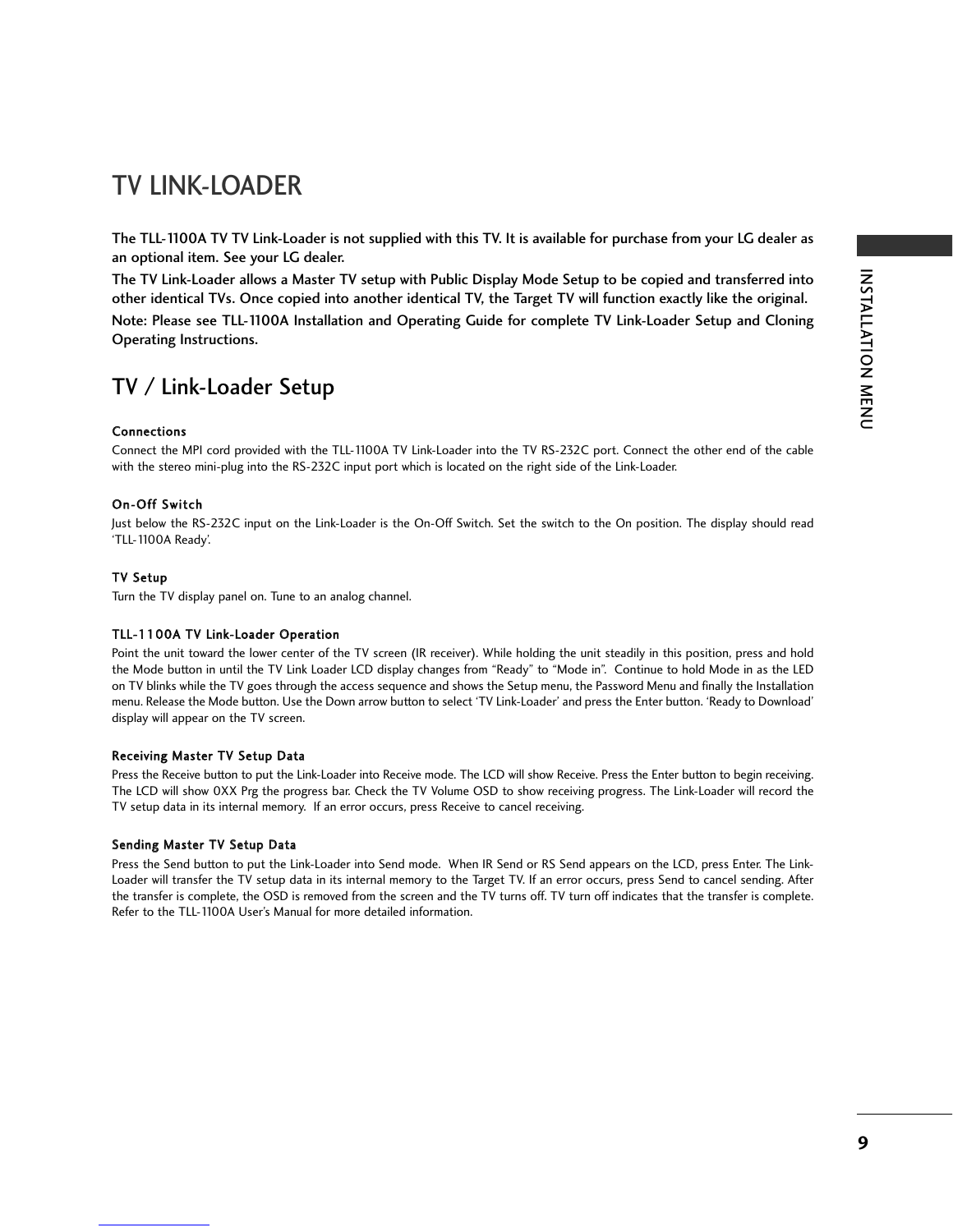# INSTALLATION MENU

# PASSWORD CHANGE

If security for the system is a critical issue, the password can be changed.

## Changing the Password



Use the  $\blacktriangle$  or  $\nabla$  button to select the Password Change option and then press the  $\blacktriangleright$  or **ENTER** button. Key in 1-1-0-5 or the old password.

■ If the password is incorrect, the unit will return to the Installation menu.



Key in a new four digit password, key in the password again for confirmation.

■ Password cannot be "8-7-4-1". That sequence of number is used to enter the calibration menu.

## **Installation Menu (V1.0) Public Display Settings TV Link-Loader Password Change Set ID setup**



# SET ID SETUP



Use the  $\blacktriangle$  or  $\nabla$  button to select the Set ID Setup option and then press the  $\blacktriangleright$  or **ENTER** button.



Select Yes to enable set ID Lock or No to disable set ID Lock.



Key in a set ID number  $1 \sim 99$ .



|             | Set ID setup |
|-------------|--------------|
| Set ID Lock | No           |
| Set ID      |              |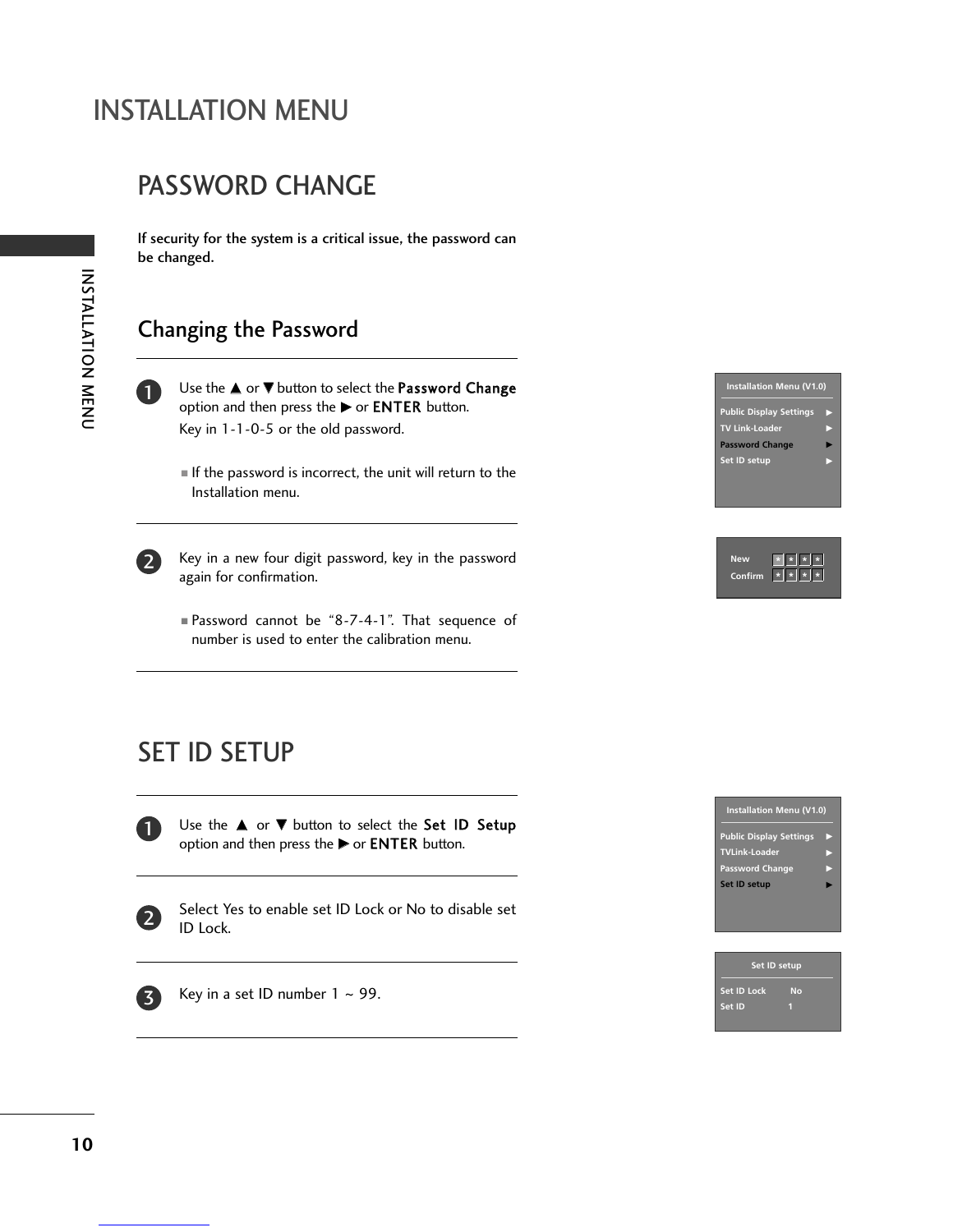# TV LINK-LOADER KEY FUNCTIONS (See Users Manual for Key Functions)